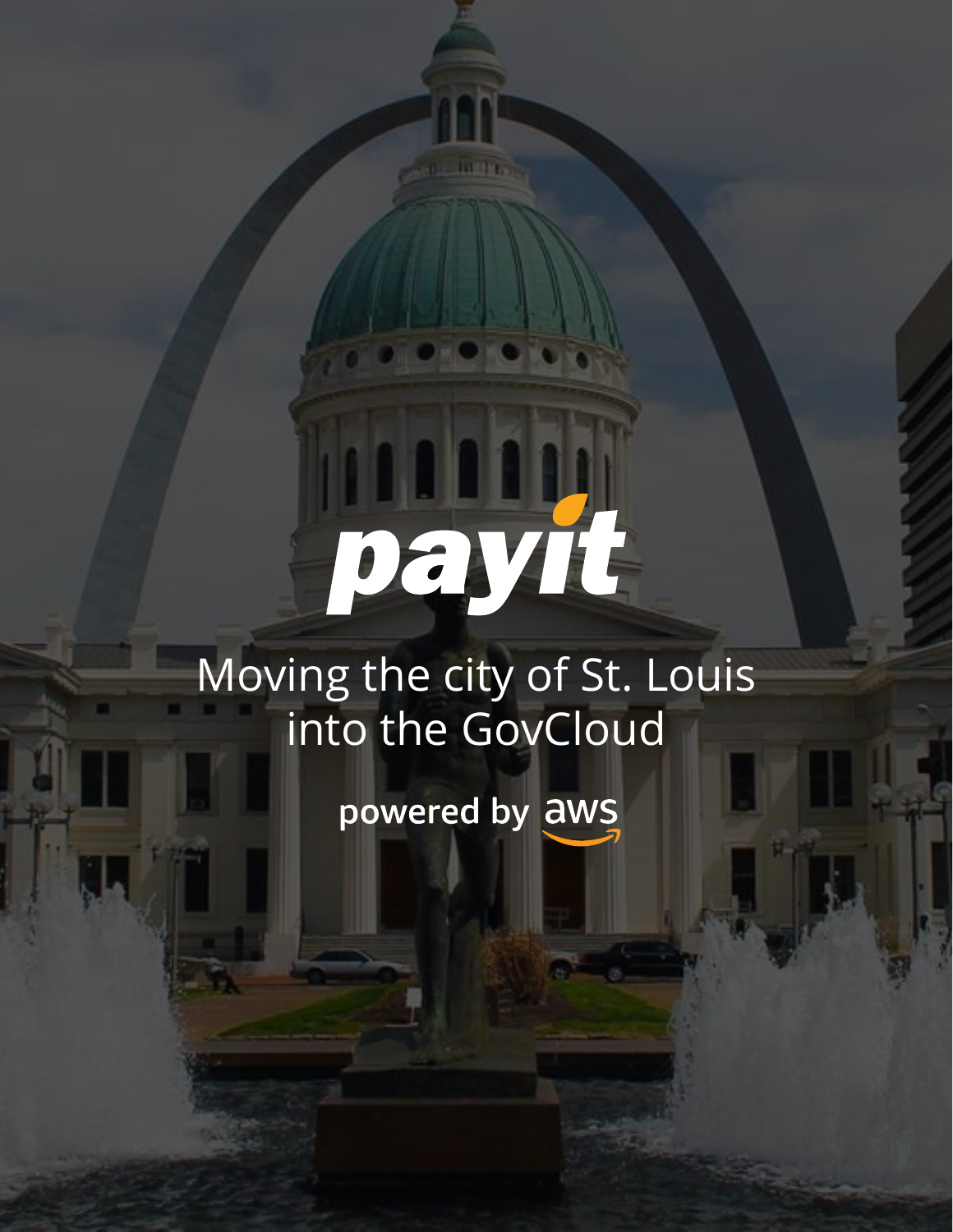

Moving the city of St. Louis into the GovCloud

powered by aws

## **Establishing a true partnership**

Gregory F.X. Daly, St. Louis Collector of Revenue, was facing a major challenge. The city's payment system did not have any integration capabilities, which required the Collector of Revenue's office to manually enter each payment, an incredibly time consuming process. In addition, this payment system was only available on desktop, with no mobile-responsive or native app channel available.

Mr. Daly was also looking to consolidate property tax payments and water/refuse payments into one experience for his residents. This presented another challenge, the solution had to be scalable across several other government services, without a large customization effort. Traditionally, this vision would take multiple, custom-coded solutions that cost tens of millions of dollars, something Mr. Daly's budgets wouldn't allow for.

In November 2016, Mr. Daly's office partnered with GovTech leader PayIt on a digital reimagining of the citizen experience. Through this partnership, the Collector of Revenue's office was able to launch payitSt.Louis at no cost to the city, with the flexibility for rapid deployment of new services and features.

With payitSt.Louis, the St. Louis Collector of Revenue's office is able to provide a citizencentric, all-in-one digital experience. payitSt. Louis allows residents to easily pay property taxes, earnings taxes, utility bills and court violations/ tickets. All of this can be done by the citizen's preferred device — with web, mobile-web and native Apple and Android apps available.

What sets payitSt.Louis apart from other digital government offerings is that it's not just a payment platform. payitSt.Louis provides a full, end-to-end experience for every user. Citizens are able to create a single, secure wallet that combines and stores all of their payment, property and transaction information in one place. Residents of St. Louis can also set up alerts, set up recurring payments and keep track of upcoming due dates.

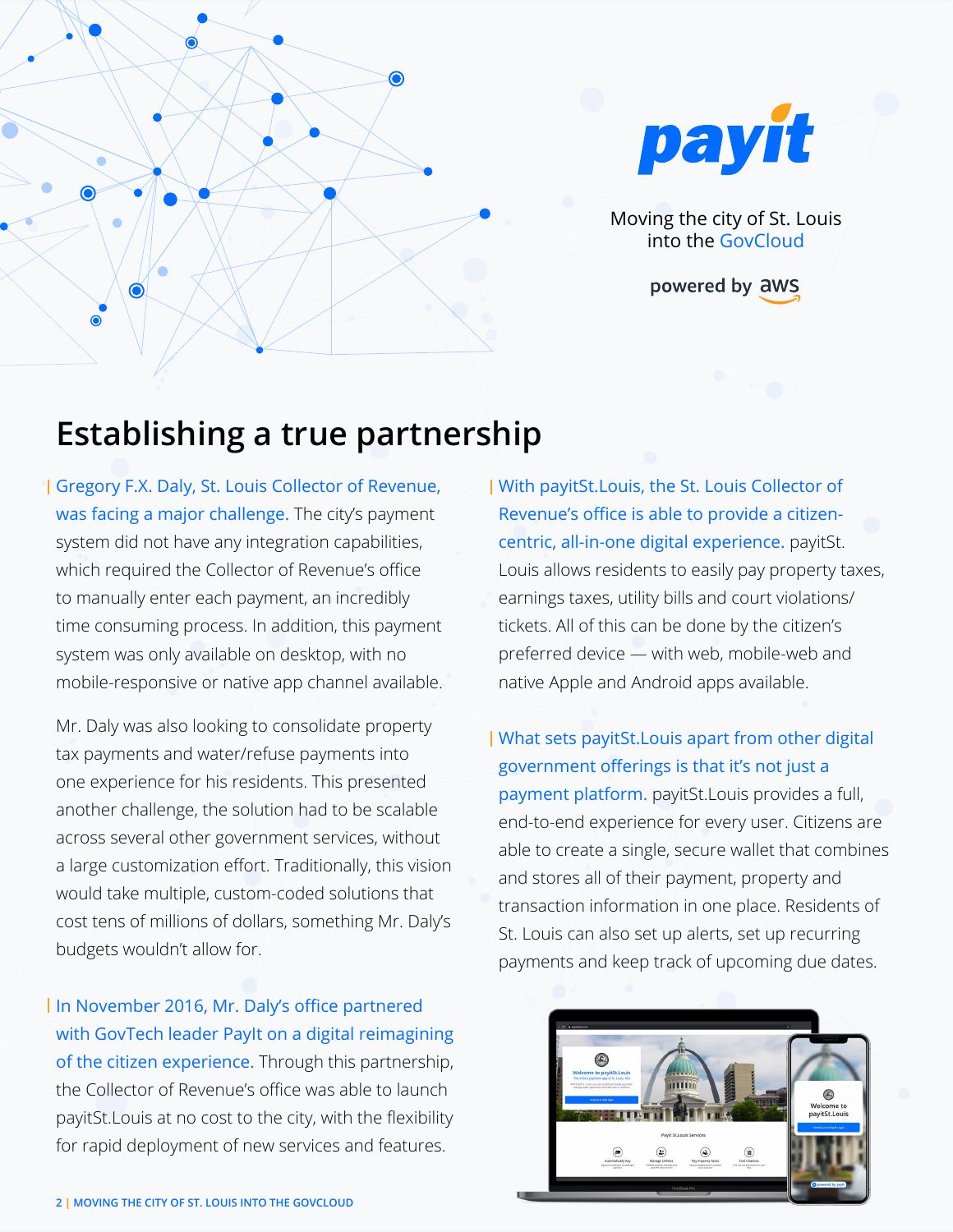

Moving the city of St. Louis into the GovCloud

powered by aws

# **Built for the future**

The scalability and security of payitSt.Louis is what makes it truly transformative. Since inception, the city of St. Louis has launched new services and features to continue executing their vision of a unified citizen experience. In February 2018, payitSt.Louis expanded to include municipal court payments. Through an additional API integration with the municipal court's back-office systems, citizens can now search for and pay their court citations with payitSt.Louis. This is all verified in real time, ensuring citizen's cases reflect payment immediately.

∩

PayIt's nimble and flexible technology allows the city of St. Louis to be responsive to the everchanging landscape of today's society. During the early months of COVID-19, Mr. Daly's office saw the urgency of shifting traditionally in-person services online. With 2019 tax deadlines approaching, PayIt allowed the city to launch an online payment collection page in a matter of days. This allowed tax payers to safely make their earnings tax payments at home. With over \$2,000,000 in online tax payments collected for the 2019 tax season, the city plans to continue offering this safe and effective method of collecting tax payments for their citizens.

Scalability is only one part of the equation, the security of constituent and agency data is mission critical to the city. payitSt.Louis is built on a microservices architecture and runs securely on AWS GovCloud (US). [AWS GovCloud \(US\)](https://aws.amazon.com/govcloud-us/?whats-new-ess.sort-by=item.additionalFields.postDateTime&whats-new-ess.sort-order=desc) gives government customers and their partners the flexibility to architect secure cloud solutions that comply with the FedRAMP High baseline and other compliance requirements. This allows the PayIt platform to securely process billions of dollars in transactions on behalf of government agencies.



Microservices architecture distributes data across server stacks, or clusters. If a single cluster fails, other clusters take up the data capacity without downtime.